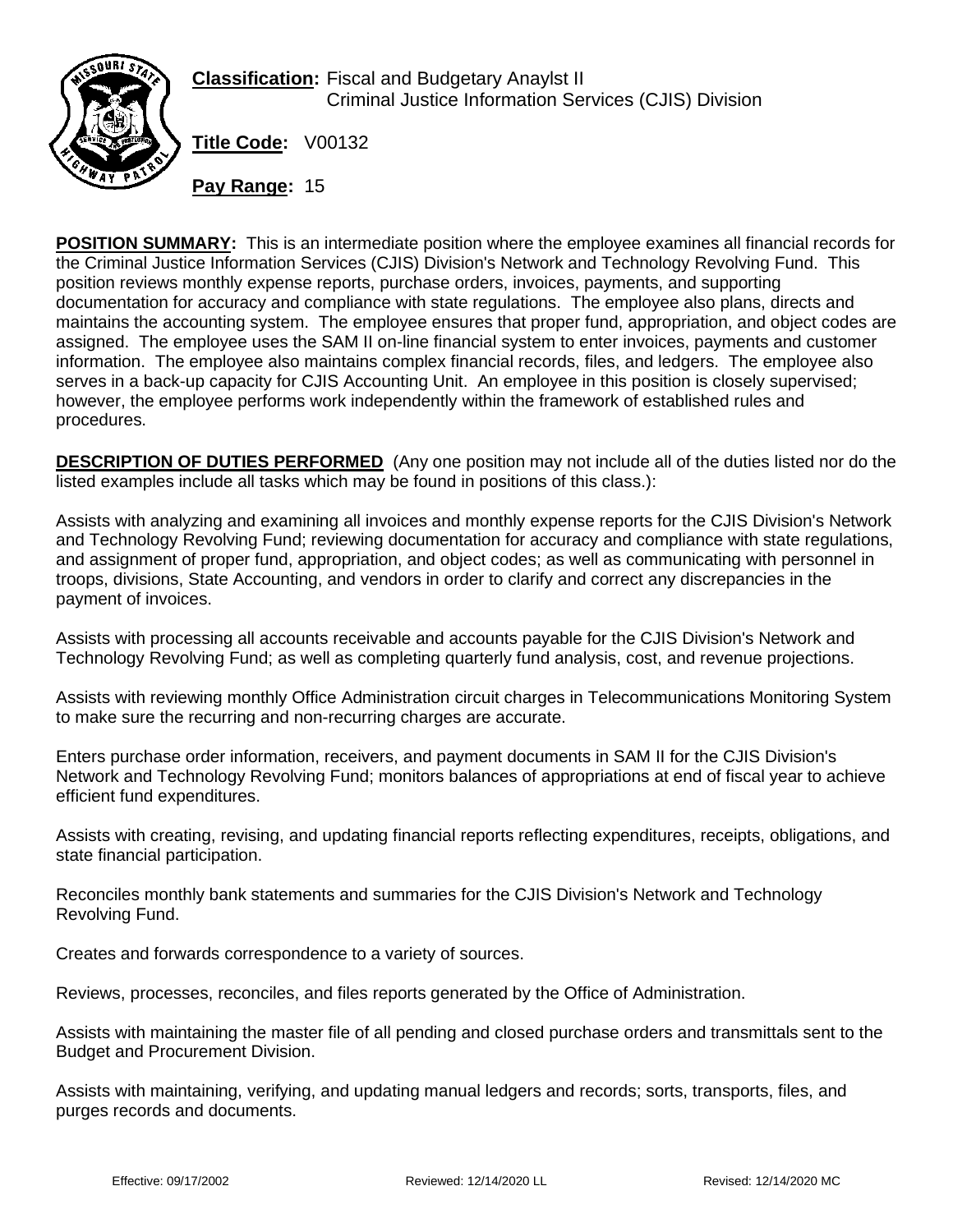Operates office equipment (e.g., calculator, copier, personal computer, fax machine, telephone, printer, shredder, etc.).

Performs other related duties as assigned.

**REQUIRED KNOWLEDGE, SKILLS, AND ABILITIES:** Working knowledge of modern office practices, procedures, and equipment.

Working knowledge of business English, punctuation, and spelling.

Working knowledge of bookkeeping principles and practices.

Working knowledge of Microsoft Office/Excel and basic word processing and spreadsheet concepts.

Working knowledge of Patrol policies and procedures governing expense reimbursement, expenditure of state funds, agency fiscal procedures, and fiscal records maintenance.

Ability to apply general bookkeeping principles in the recording of appropriations, encumbrances, and expenditures.

Ability to make computer entries in the SAM II on-line financial system.

Ability to make arithmetical calculations with speed and accuracy.

Ability to maintain complex clerical records and files.

Ability to verify documents produced and received, and takes proper steps to reconcile errors.

Ability to produce a volume of work and meet predetermined deadlines.

Ability to organize and prioritize work effectively.

Ability to communicate in English clearly and concisely, both orally and in writing.

Ability to establish and maintain harmonious working relations with other department employees and a variety of representatives from public and private agencies.

Ability to handle restricted and confidential information in a professional manner and maintain the information as such.

Ability to operate basic office equipment (e.g., typewriter, calculator, copier, personal computer, fax machine, telephone, printer, shredder, etc.).

Ability to alphabetize, transport, file and purge documents and records.

Skill in operating a calculator with a high degree of efficiency.

Ability to work with material that may be of a sexual nature relating to criminal activity (e.g., written material, photographs, and/or verbal language, etc.).

Ability to handle restricted and confidential information in a professional manner and maintain the information as such.